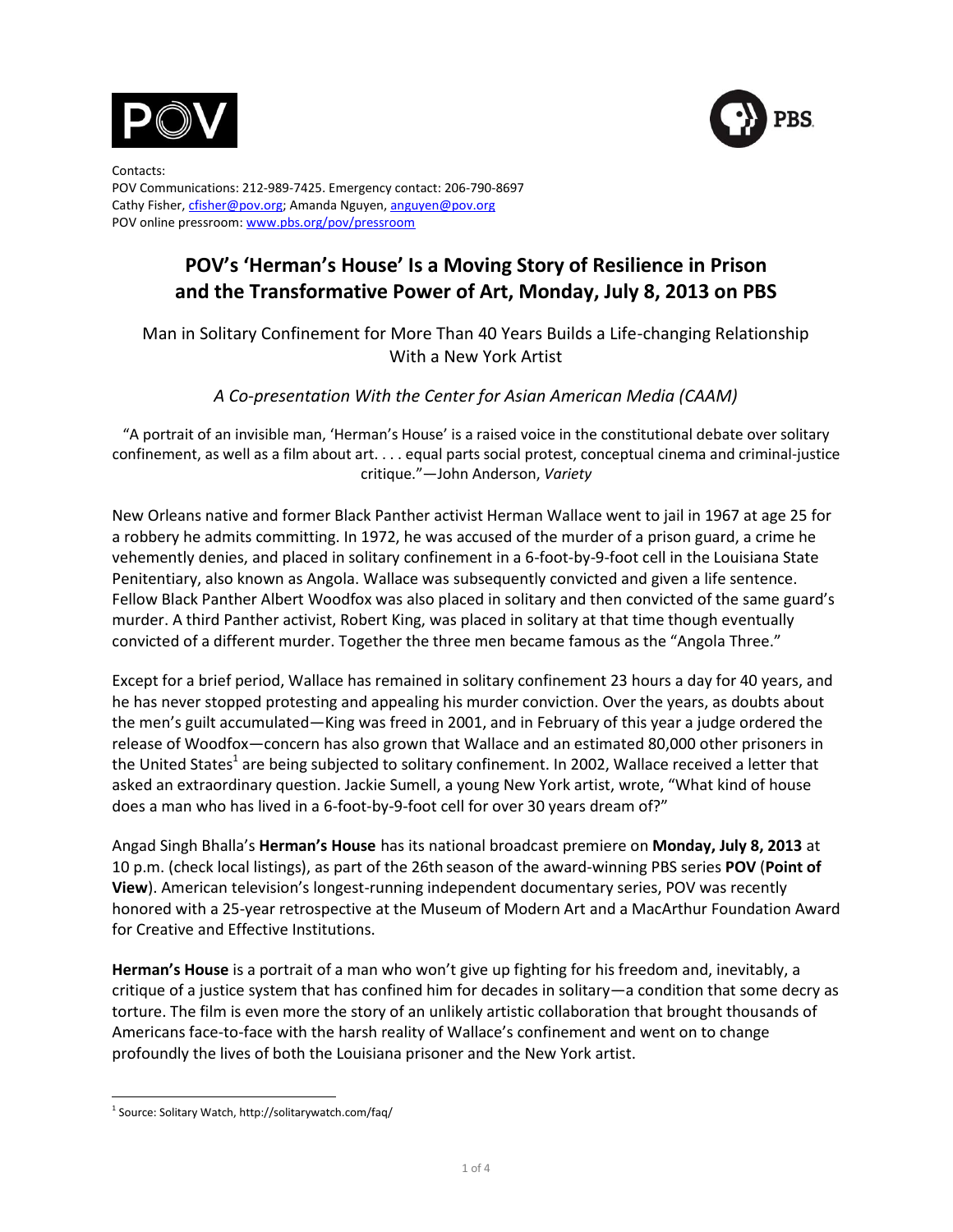Sumell's initial query led to hundreds of letters and phone calls between her and Wallace. The first result was the art installation "The House That Herman Built," which made its debut in Germany in 2006. It featured a full-scale wooden model of Wallace's cell, in which gallery attendees were encouraged to spend time, and detailed plans for Wallace's dream home, which showed that his spirit remained strong. When the show hit London in 2008, Robert King, the former Black Panther, asked Sumell if she had thought her communications with Wallace would lead to such a celebrated art project. "No way. . . . It was just a game between me and Herman . . . my way of getting Herman out of Angola." Introducing that exhibit, she says, "I'm not a lawyer and I'm not rich and I'm not powerful, but I'm an artist . . . and I knew the only way I could get (Herman) out of prison was to get him to dream."

But as **Herman's House** recounts, the exhibition is only the first step in an unpredictable, inspiring, stressful and life-changing 12-year journey. Throughout the film, we hear audio of the phone calls between Wallace and Sumell, a riveting record of a prisoner's remarkable resilience after decades of solitude and of a young artist's determination to tell that man's story. Wallace finds a new friend and new hope, expressed in his growing, imaginative engagement with his dream house. Things take a dramatic turn when Wallace asks Sumell to make his dream a reality. Against the odds and with few resources, Sumell upends her life in New York to move to New Orleans, where she starts scouting land and planning to build a real Herman's house. The hope is that it will serve as Wallace's home when and if he's released, and that in any case it will be used as a center for troubled youth.

In New Orleans, Sumell finds a new life and an unexpected sense of community. She acquires her own little house, friendly neighbors and a dog. She grows close to Wallace's sister, Vickie, who has tirelessly supported her brother's efforts to be exonerated. But Sumell's imaginative leap of faith begins to take its toll, with a nerve-wracking hunt for land in a city still recovering from Hurricane Katrina and pressure to raise funds for the house as her own finances dwindle. She and Wallace's supporters feel the strain of knowing that he remains locked in a cell in the Elayn Hunt Correctional Center, where he sweats out the decision of the Louisiana Court of Appeals on whether to grant his last appeal.

**Herman's House** is a moving account of Wallace's unending struggle for freedom and the powerful expression it found in Sumell's project, which began as a game and turned into an interrogation of justice and punishment in America. It is also a testament to the transformative powers of art and imagination.

"There are 2.3 million people in jail in the United States," says filmmaker Angad Singh Bhalla. "More than 80,000 of those are in solitary confinement. Herman Wallace has probably been there longer than anyone—40 years and counting.

"**Herman's House** is an effort to humanize at least one person behind bars. Herman Wallace is a brother, a mentor, an artistic collaborator and, most importantly for Jackie Sumell, a friend. Their art project creates a safe space for us to examine the racial and class divisions that underlie American justice."

**Herman's House** is a production of Storyline Entertainment and Time of Day Productions in association with the Ford Foundation/JustFilms.

## **About the Filmmaker:**

## **Angad Singh Bhalla, Director, Producer, Writer, Cinematographer**

Angad Singh Bhalla specializes in film projects that highlight rarely heard voices. After spending months with Indian villagers who had been resisting a mining project backed by the Canadian company Alcan, he produced his first independent project, *U.A.I.L. Go Back*, which was used widely as an organizing tool in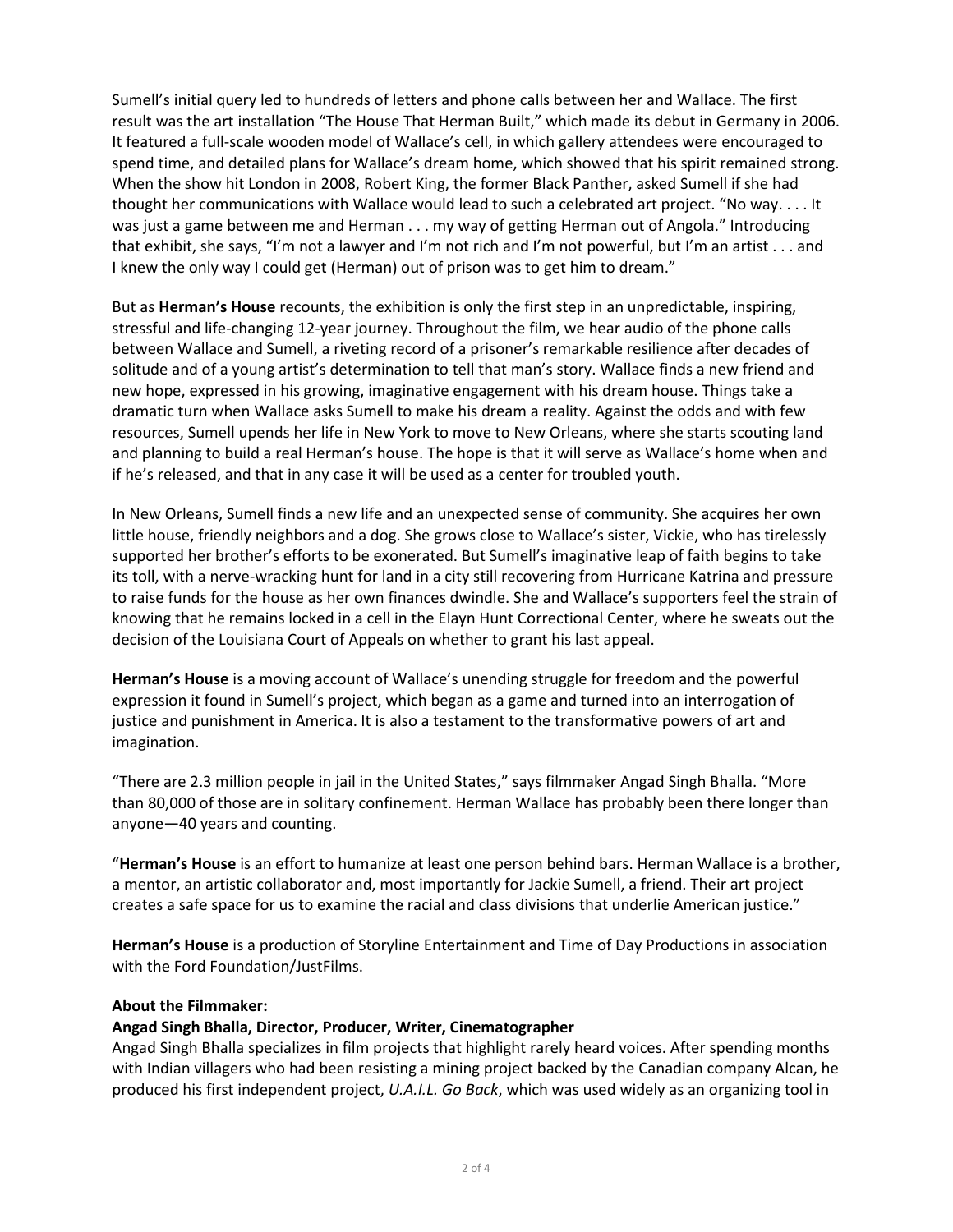the campaign against the project. Bhalla has since worked on videos for such organizations as Human Rights Watch and several labor unions. His short documentary on the lives of Indian street artists, *Writings on the Wall*, garnered awards at the WorldFest-Houston International Film Festival and the Columbus Film + Video Festival. It was broadcast nationally on Canada's Bravo network and India's NDTV and internationally on Al Jazeera English. **Herman's House** is Bhalla's first feature documentary. When not making films, he works as a community organizer within faith communities.

Bhalla was born in Toronto to Punjabi immigrants and studied at Stanford University, where he received a bachelor of arts degree in cultural and social anthropology. He lives in Brooklyn, N.Y., with his wife, Lavanya Chekuru, a physician.

| <b>Credits:</b>             |                                            |
|-----------------------------|--------------------------------------------|
| Director:                   | Angad Singh Bhalla                         |
| Producers:                  | Lisa Valencia-Svensson, Angad Singh Bhalla |
| <b>Executive Producers:</b> | Ed Barreveld, Loring McAlpin               |
| Cinematographers:           | Iris Ng, Angad Singh Bhalla                |
| Editor:                     | Ricardo Acosta                             |
| <b>Original Music:</b>      | Ken Myhr                                   |
| Animation:                  | Nicolas Brault, Dan Hatch                  |
| <b>Running Time:</b>        | 86:46                                      |

## **POV Series Credits:**

| Executive Producer:                         | Simon Kilmurry        |
|---------------------------------------------|-----------------------|
| Co-Executive Producer:                      | Cynthia López         |
| Vice President, Programming and Production: | Chris White           |
| <b>Coordinating Producer:</b>               | <b>Andrew Catauro</b> |

## **Awards and Festivals:**

- Winner, Magnus Isacsson Award, RIDM, 2012
- Winner, Best Documentary Award, Harlem International Film Festival, 2012
- Winner, Inspiration Award, Cinema on the Bayou, 2013
- Official Selection, Hot Docs, 2012
- Official Selection, Full Frame Documentary Film Festival, 2012
- Official Selection, True/False Film Fest, 2012
- Official Selection, San Francisco Documentary Festival, 2012
- Official Selection, United Nations Association Film Festival, 2012
- Official Selection, New Orleans Film Festival, 2012
- Official Selection, Hamptons International Film Festival, 2012
- Official Selection, Big Sky Documentary Film Festival, 2013

#### # # # #

CAAM The Center for Asian American Media (CAAM) is a nonprofit organization dedicated to presenting stories that convey the richness and diversity of Asian American experiences to the broadest audience possible. We do this by funding, producing, distributing and exhibiting works in film, television and digital media. For more information, visit [www.caamedia.org](http://www.caamedia.org/).